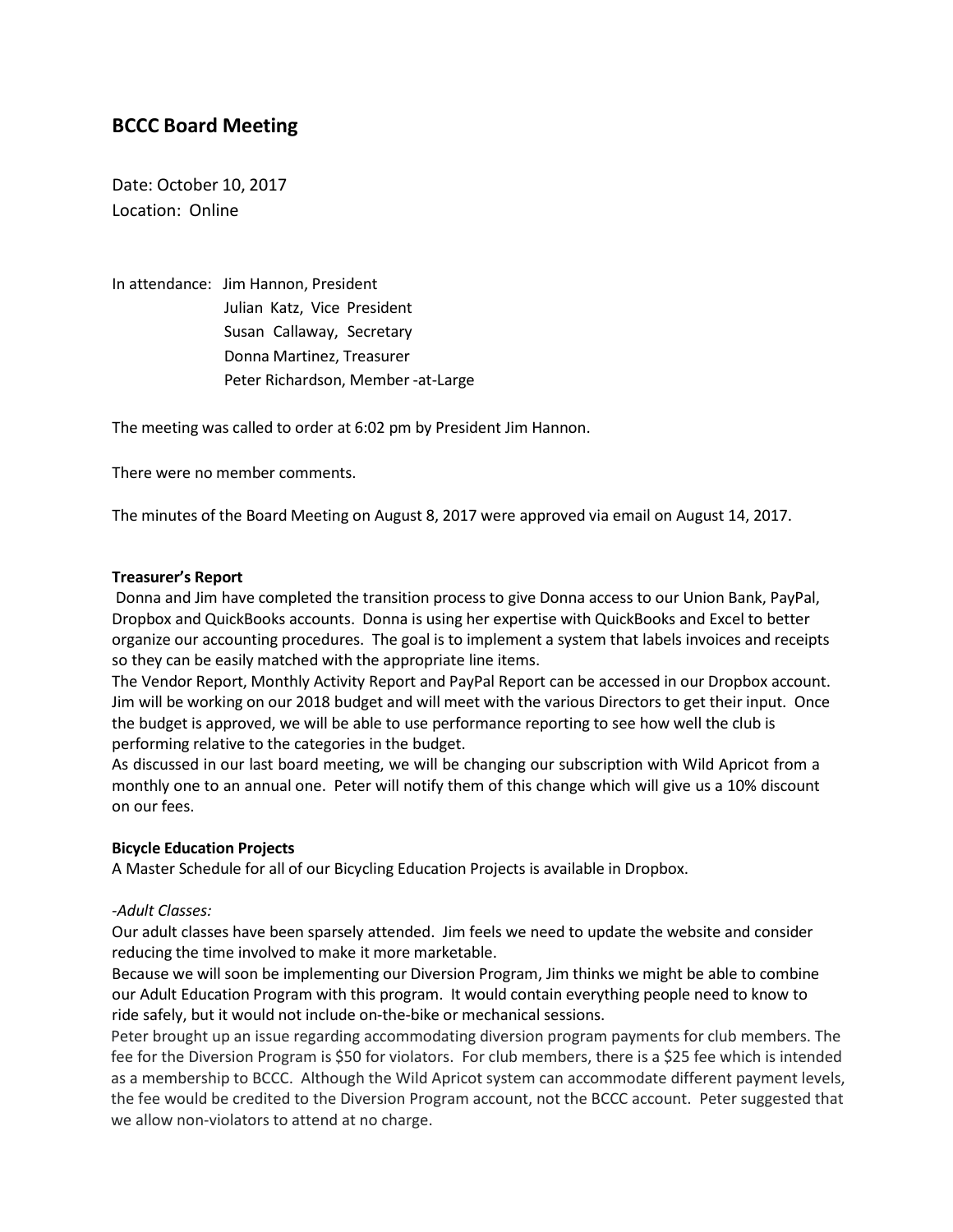### *-Youth Bicycle Education Program*

Jim said we are working with Beach Cities Health District to create a new improved website for this program. The updated website will be more interactive and will include a donation link and signup information as well as a new flier. Their website will have a link to ours.

Jim is working on a presentation for the School Board in Hawthorne because they are interested in our program.

Two Redondo Beach Schools have signed up for our program: Tulita Elementary in October and Lincoln Elementary in November.

### *-Hermosa Beach Staff Bike Safety Class:*

This has been completed and payment has been received.

### **Sponsors and Grants**

Jim presented a new format for this report. It now has separate categories for Sponsors, Grants, Donations and Education Services Provided. This will allow us to better identify sources of funds and track how that money is spent.

### **Ride Leader Program Status**

In the absence of Mario and Matt, Jim reported on this.

There has been only one member, David Hui, involved in a crash, but he is probably going to file a claim against the motorist rather than our insurance.

Our Rider Down, CPR/First Aid training program will be moved to January, 2018 along with the \$600 budgeted for it.

We are still working on clarifying Club vs non-Club rides as it pertains to our Liability Insurance. The goal is to accomplish this by the end of this year.

# **Bike Corral Status**

Jim stated that we will be transitioning to rentals only.

He will be meeting with Steve Musnicky of Fleet Street, a company that manages bike corrals, to share ideas and information.

Jim has checked with the city of Redondo Beach and they will allow us to store a trailer in the city yard.

# **SBBC and BCC Club Relationship**

*Merger:*

This was discussed at our last Board Meeting and this is the proposed approach:

- Identify what the new organization would look like
- Prepare Pro and Con Statements to be put on the ballot
- Membership would vote on the merger
- There would be a 6-12 month transition period

The transition period is crucial especially if we change our club's designation from C-3 to C-7. An important consideration is how money is earmarked during this transition period, so that it is used for its originally intended purpose.

*Joint Fundraiser:*

This event in March or April is still in the works. The money raised at this event would be used for advocacy.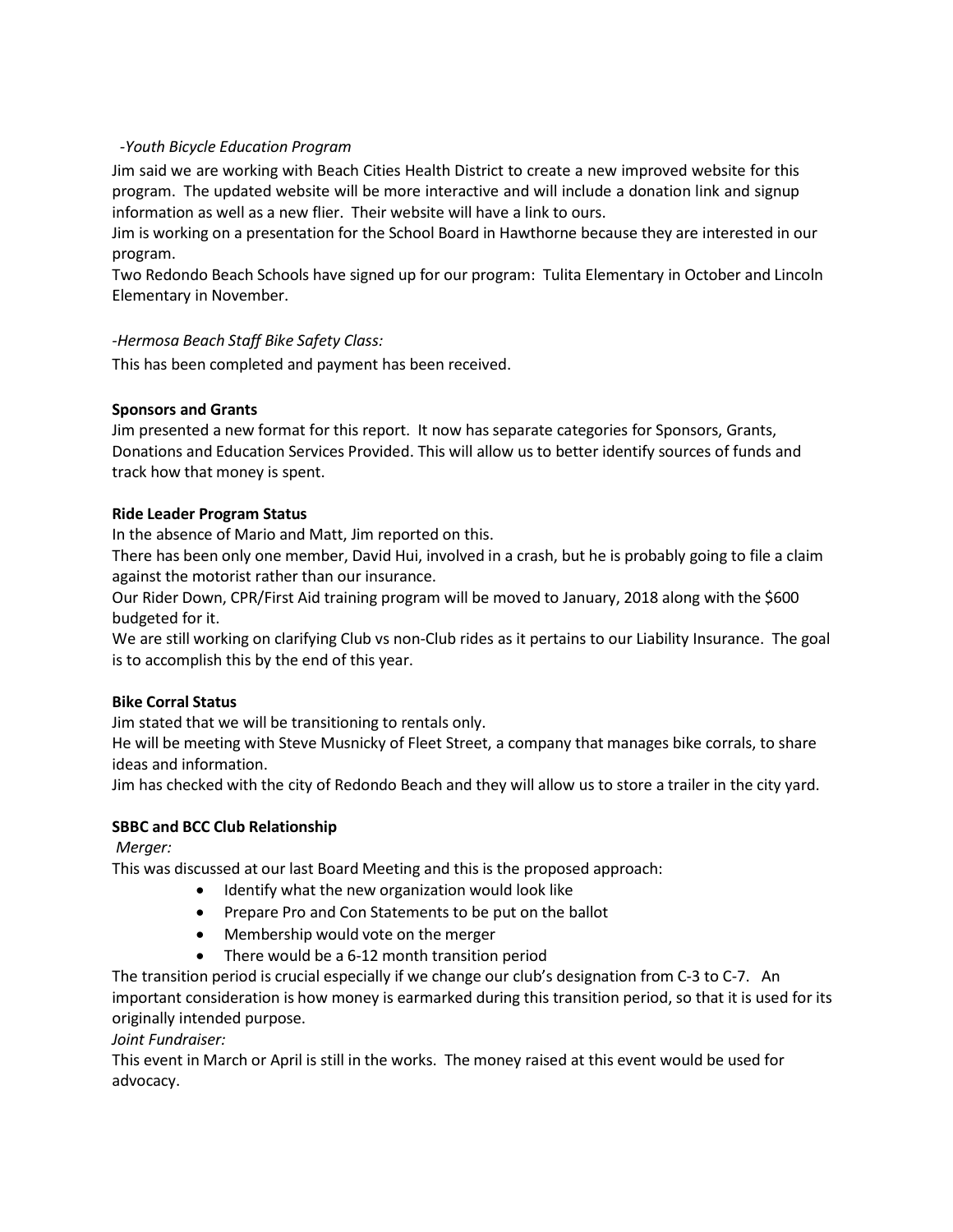### *Diversion Program:*

This was approved on August 2, 2017 by the Redondo Beach PD and Traffic Court Commission Fox. They are ready to move forward but we are still revising the program.

- We are working on the traffic school presentation and have contracted with Chris Quint (who is involved with LA County's Sheriff Dept.; Diversion Program to review our material.
- We have 10 LCIs who are interested in teaching the program and they will be taking the class from Chris Quint once the material for the class is finalized.
- We are about 2 weeks away from being ready. We need to finalize the pay structure for our LCIs and finish the website. If all processes are in place, we can roll out the program by Dec. 1. Jack and Peter are working on this project.

Eventually, we want to transition this program from BCCC to SBBC. The how and when of this has yet to be determined, but it needs to happen.

# **2017 Garment Status**

Peter reported that we have about \$4000 worth of inventory and not much activity. Jim suggested since cold weather is approaching, it might be a good time to advertise the cold weather gear. Peter discussed his meeting with the DeFeet rep at Interbike. He already posted a picture of the proposed sock design on our website and has had a good response from members. He reviewed the pricing options and the Board voted unanimously to approve the expenditure of up to \$900 for 12 dozen pairs of these sox.

The new Voler garments are now available for ordering and Peter thinks there will be a good response to the new kit. Their minimum order requirements are much more flexible than Stage One's were, and reorder requirements are even lower. This will make it easier for us to accommodate new members who want to order kits.

Jim brought up a proposal from Carol Kwan of West Basin Water District. They are interested in sponsoring a Best Buddies team next year that combines the WBWD and the B-4 team. She would like to have a team jersey for the event. In order to present her proposal to the Board, she needs a concept design for the jersey. Joe Yule is willing to do the design but requires a payment of \$300. After discussion, Julian made a motion that we provide the money for this (to be reimbursed after the WBWD Board approves proposal). Peter seconded the motion and it passed unanimously.

# **2017 Pay Instructor Policies**

Jim stated that although our SCI payment policy was updated in March, we still need to review and update our LCI policy. This is especially important because many of them will be involved in our Diversion Training Program.

# **Velofix Sponsorship**

Jim presented a proposal by Velofix to become a sponsor by paying us \$10 each time a member used their services, rather than by paying an upfront fee. Discussion followed. One of the concerns was that it would be a conflict of interest with another of our sponsors, Safety Cycle. Also, they wanted to have access to our membership list so they would know when members used their services. It was suggested that they could continue to volunteer at our Youth Education events without being a sponsor. Before moving forward, the board decided Jim would check with Safety Cycle to see if this would be an issue with them.